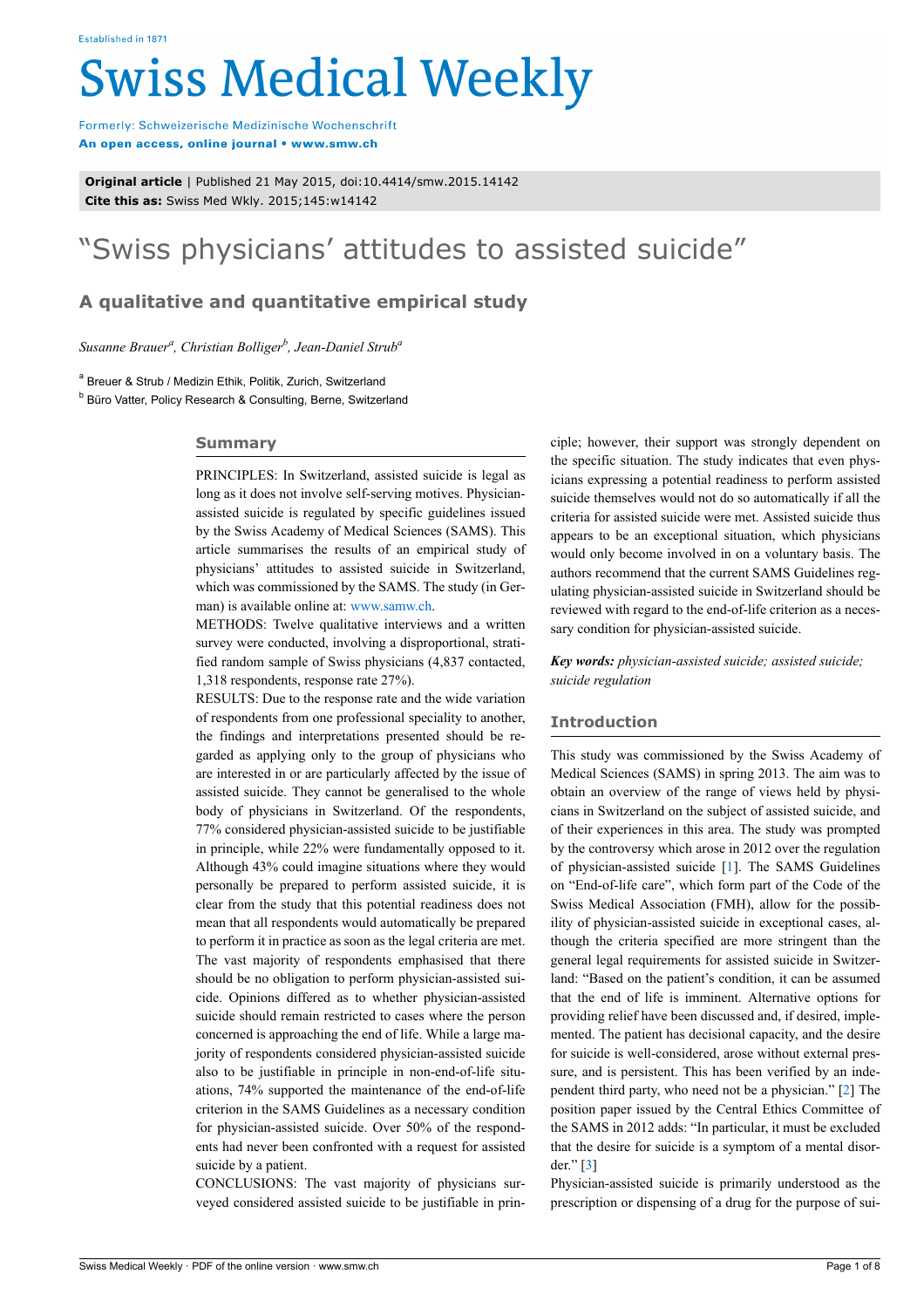cide [[4](#page-5-3)–[6](#page-5-4)]. Other actions constituting assisted suicide are, for example, inserting or leaving a cannula in place for the purpose of suicide by infusion, or providing specific instructions for suicide [[7](#page-5-5), [8](#page-5-6)].

According to the Federal Statistical Office, for persons resident in Switzerland, the number of assisted suicides rose from 187 to 508 between 2003 and 2012; the number of cases of assisted suicide involving persons not resident in Switzerland is not known. Given the lack of precise data available, it is difficult to estimate future developments.

The present study involved a qualitative and a quantitative component. The findings and interpretations relate to the group of physicians who are interested in or particularly affected by the issue of assisted suicide in Switzerland.

#### **Methods**

#### **Qualitative study (interviews)**

#### *Sampling and data collection*

Twelve individual structured interviews were conducted with physicians. To ensure balance, the interviewees were selected in accordance with the following criteria: the broadest possible range of views, specialties which are presumably more frequently confronted with groups of patients requesting suicide or with completed suicide, and various regions (German-/French-/Italian-speaking Switzerland), areas (rural/urban) and work settings (hospital/independent practice).

#### *Analysis*

The interview data were evaluated using a two-part inductive analysis. The *individual case-based analysis* examined the positions taken by the subject, the types of supporting argument used, the topics considered important, the concepts employed and the individual perspective. In the *thematic cross-analysis*, the interviews were compared along thematic dimensions. The resulting thematic struc-

ture was used firstly to describe the range of views held and secondly to relate the positions adapted to core ethical values underlying the views expressed.

The goals of the qualitative part of the study were to identify key questions and points associated with the issue of assisted suicide, to document the positions and reasons cited, and to prepare for the quantitative part of the study.

#### **Quantitative study (written survey)**

#### *Sampling and data collection*

For the written survey, address data were obtained from the membership database of the Swiss Medical Association (FMH) in February 2014. A disproportionate stratified random sample (4837) was then selected, with oversampling of (1) linguistic minorities (Italian- and French-speaking Swiss) and (2) specialties of particular interest – family medicine, psychiatry and psychotherapy (hereafter psychiatry), neurology, medical oncology and geriatrics [[9](#page-6-0), [10\]](#page-6-1).

After pretesting, where participants were invited to comment on problems, the German questionnaire was translated into Italian and French, and each of the translated versions was checked by two persons with native-speaker expertise in the relevant national language. Attached to the questionnaire was a definition of the term "physician-assisted suicide" and a summary of the applicable regulations. The survey was conducted by post between 7th March and 28th April 2014. The response rate was  $27\%$  (n = 1,318). Although only slight differences in readiness to participate were observed between sexes and between language regions, response rates varied widely from one specialty to another (table 1).

#### *Measures*

The questionnaire included questions on topics such as the following:

‒ Basic attitude to physician-assisted suicide ("Physicians should not perform assisted suicide", "Physicians

| Table 1: Total of physicians in Switzerland, contacted physicians, and respondents of the questionnaire.                |        |                            |       |                             |       |                    |               |  |  |
|-------------------------------------------------------------------------------------------------------------------------|--------|----------------------------|-------|-----------------------------|-------|--------------------|---------------|--|--|
|                                                                                                                         |        | <b>Total of physicians</b> |       | <b>Contacted physicians</b> |       | <b>Respondents</b> |               |  |  |
|                                                                                                                         | n      | %                          | n     | %                           | n     | $\%$               | Response rate |  |  |
|                                                                                                                         |        |                            |       |                             |       |                    | (%)           |  |  |
| Total*                                                                                                                  | 31,555 | 100                        | 4,837 | 100                         | 1,318 | 100                | 27            |  |  |
| Language region*                                                                                                        |        |                            |       |                             |       |                    |               |  |  |
| German-speaking                                                                                                         | 22,066 | 70                         | 2,771 | 57                          | 766   | 58                 | 28            |  |  |
| French-speaking                                                                                                         | 8,171  | 26                         | 1,376 | 28                          | 377   | 29                 | 27            |  |  |
| Italian-speaking                                                                                                        | 1,318  | $\overline{\mathbf{4}}$    | 690   | 14                          | 175   | 13                 | 25            |  |  |
|                                                                                                                         |        |                            |       |                             |       |                    |               |  |  |
| Sex**                                                                                                                   |        |                            |       |                             |       |                    |               |  |  |
| Male                                                                                                                    | 20,426 | 61                         | 3,171 | 66                          | 831   | 63                 | 26            |  |  |
| Female                                                                                                                  | 12,816 | 39                         | 1,666 | 34                          | 487   | 37                 | 29            |  |  |
|                                                                                                                         |        |                            |       |                             |       |                    |               |  |  |
| Specialty**                                                                                                             |        |                            |       |                             |       |                    |               |  |  |
| Family medicine                                                                                                         | 6,569  | 20                         | 866   | 18                          | 312   | 24                 | 36            |  |  |
| Geriatrics                                                                                                              | 195    |                            | 195   | 4                           | 81    | 6                  | 42            |  |  |
| Psychiatry                                                                                                              | 3,426  | 10                         | 760   | 16                          | 236   | 18                 | 31            |  |  |
| Medical oncology                                                                                                        | 282    | 1                          | 282   | 6                           | 81    | 6                  | 29            |  |  |
| Neurology                                                                                                               | 503    | $\overline{2}$             | 503   | 10                          | 119   | 9                  | 24            |  |  |
| Other                                                                                                                   | 22,267 | 67                         | 2,231 | 46                          | 489   | 37                 | 22            |  |  |
| Source (population): *FMH membership dataset, February 2014 (basis for random sampling); **FMH Medical Statistics 2013. |        |                            |       |                             |       |                    |               |  |  |
| Source (contacted physicians/respondents): Survey of physicians conducted by Büro Vatter/Brauer & Strub.                |        |                            |       |                             |       |                    |               |  |  |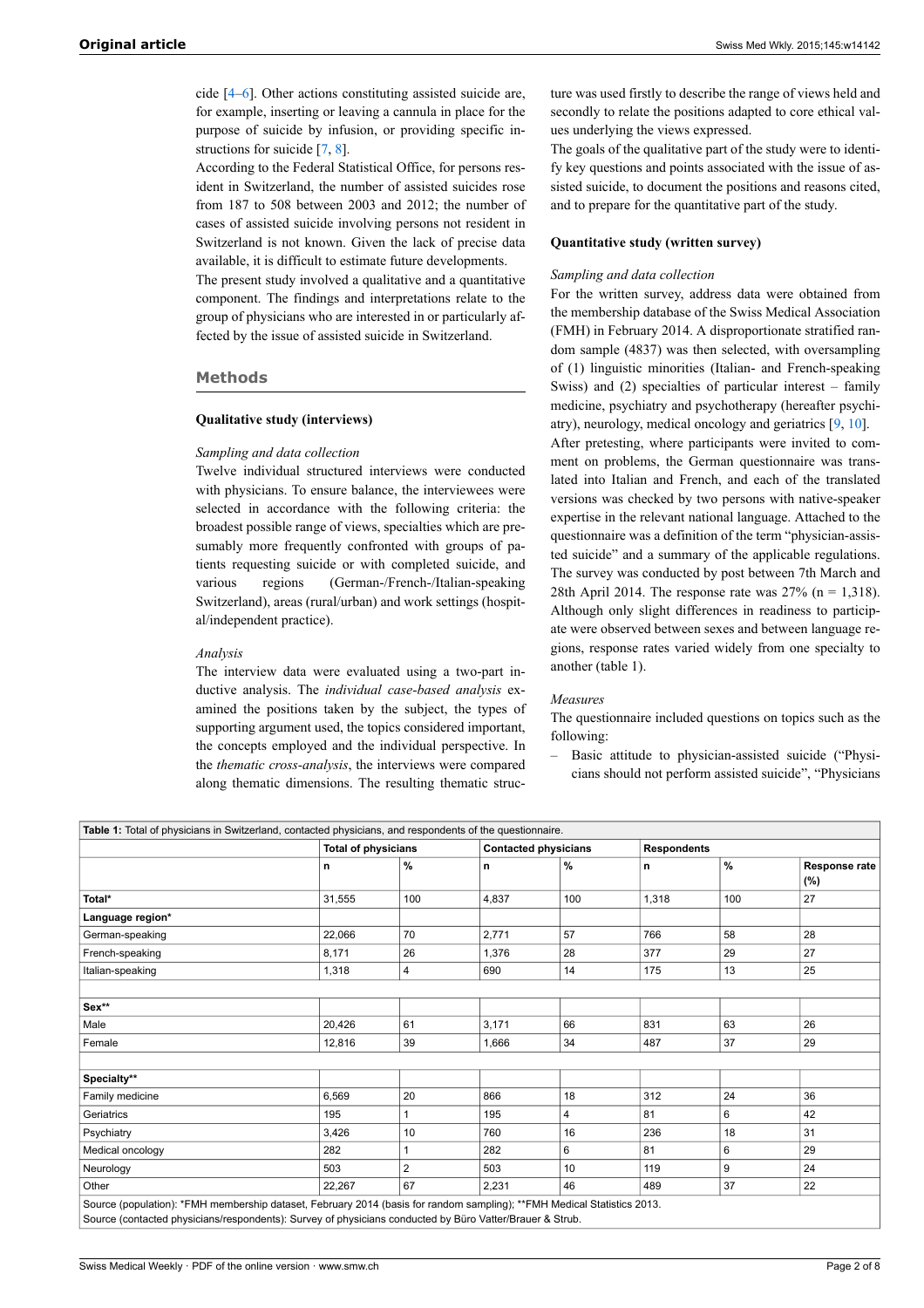should be allowed to perform assisted suicide", "Physicians should be obliged to perform assisted suicide").

- ‒ Could the respondents imagine any situations where they would personally be prepared to perform assisted suicide? (Possible answers: yes, probably, probably not, no.)
- ‒ Basic attitude to physician-assisted suicide in particular clinical situations: Do the respondents consider assisted suicide to be justifiable in principle in various scenarios? (Possible answers: yes, probably, probably not, no.)
- ‒ Attitude to the end-of-life criterion specified in the SAMS Guidelines: Do the respondents believe assisted suicide should only be permissible if the patient can be assumed to be approaching the end of life, i.e. if death can be expected to occur within a matter of days or weeks? (Possible answers: yes, probably, probably not, no.)
- ‒ Attitude to the provisions specified in the SAMS Guidelines which require a second opinion to be obtained in advance – not necessarily from a physician – on the patient's decisional capacity and on whether the desire for suicide is well-considered.

#### *Analysis*

For the analysis, the results were weighted so as to reflect the actual weight of the various language regions. In the case of specialties, the target weight was not the actual proportion of the total medical population accounted for by the various specialties, but the proportion adjusted to reflect the widely varying response rates. Owing to the response rate and the wide variation of respondents from one professional speciality to another, the findings and interpretations presented here should be regarded as applying to the group of physicians who are interested in or particularly affected by the issue of assisted suicide. Thus the findings cannot be generalised to the whole body of physicians in Switzerland.

The weighted results are reported below. They do not differ substantially from the results of an unweighted analysis.

#### **Results**

Selected results of the empirical study are given below. They concern:

- ‒ Physicians' basic attitudes to assisted suicide
- ‒ Attitudes to assisted suicide in relation to specific patient groups
- ‒ Ethical arguments used to justify or oppose physicianassisted suicide
- ‒ Physicians' potential readiness to be involved in a suicide
- ‒ The end-of-life criterion as a necessary condition for physician-assisted suicide

| End of life                  |                       |     | 58%                       |     | 20% | 6%<br>14% |      |
|------------------------------|-----------------------|-----|---------------------------|-----|-----|-----------|------|
| End of life, minor           |                       | 26% | 35%                       |     | 10% | 23%       |      |
| Muscular, neurological       |                       | 29% | 32%                       |     | 15% | 21%       |      |
| Chronic progressive, pain    |                       | 23% | 36%                       |     | 19% | 18%       |      |
| Advanced age, multimorbidity |                       | 21% | 27%                       | 18% |     | 30%       |      |
| <b>Dementia</b>              | 10%                   | 19% | 24%                       |     |     | 41%       |      |
| Severe mental illness        | 10%                   | 22% | 25%                       |     |     | 37%       |      |
| Advanced age, healthy        | $8\%$                 | 12% | 20%                       |     | 56% |           |      |
|                              | 0%                    | 20% | 40%                       | 60% |     | 80%       | 100% |
| Agree <b>Tend</b> to agree   | Don't know, no answer |     | Tend to disagree Disagree |     |     |           |      |

#### **Figure 1**

Respondents' assessment of whether physician-assisted suicide is justifiable in principle for various conditions.

Source: Survey of physicians conducted by Büro Vatter/Brauer & Strub; n = 1,318 (weighted).

Survey question: Is physician-assisted suicide justifiable in principle in the following situations (assuming the patient has decisional capacity)?

| Table 2: Respondents' readiness to perform assisted suicide.                                                                                                              |                                                                                                          |                |          |              |     |                |                |  |  |  |
|---------------------------------------------------------------------------------------------------------------------------------------------------------------------------|----------------------------------------------------------------------------------------------------------|----------------|----------|--------------|-----|----------------|----------------|--|--|--|
| Basic attitude to                                                                                                                                                         | Survey question: Can you imagine any situations where you would be prepared to perform assisted suicide? |                |          |              |     |                |                |  |  |  |
| assisted suicide                                                                                                                                                          |                                                                                                          | Yes            | Probably | Probably not | No  | Don't know, no | Total          |  |  |  |
|                                                                                                                                                                           |                                                                                                          |                |          |              |     | answer         |                |  |  |  |
| Physicians should not perform assisted suicide                                                                                                                            | n.                                                                                                       | 0              | 1        | 36           | 246 | 7              | 290            |  |  |  |
|                                                                                                                                                                           | %                                                                                                        | $\Omega$       | 0        | 3            | 19  | 1              | 22             |  |  |  |
| Physicians should be allowed to perform assisted                                                                                                                          | n.                                                                                                       | 252            | 276      | 203          | 161 | 63             | 956            |  |  |  |
| suicide                                                                                                                                                                   | %                                                                                                        | 19             | 21       | 15           | 12  | 5              | 73             |  |  |  |
| Physicians should be obliged to perform assisted                                                                                                                          | n.                                                                                                       | 26             | 16       | 4            | 2   | 1              | 49             |  |  |  |
| suicide                                                                                                                                                                   | %                                                                                                        | $\overline{2}$ |          | 0            | 0   | 0              | 4              |  |  |  |
| No answer                                                                                                                                                                 | n                                                                                                        | 3              | 5        | 6            | 5   | $\overline{4}$ | 23             |  |  |  |
|                                                                                                                                                                           | %                                                                                                        | 0              | 0        | 0            | 0   | 0              | $\overline{2}$ |  |  |  |
| Total                                                                                                                                                                     | n                                                                                                        | 281            | 298      | 249          | 414 | 75             | 1,318          |  |  |  |
|                                                                                                                                                                           | %                                                                                                        | 21             | 23       | 19           | 31  | 6              | 100            |  |  |  |
| Types of basic attitude                                                                                                                                                   |                                                                                                          |                |          |              |     |                |                |  |  |  |
| Potentially prepared to perform assisted suicide                                                                                                                          | 570<br>n.                                                                                                |                |          |              |     |                |                |  |  |  |
|                                                                                                                                                                           | %<br>43                                                                                                  |                |          |              |     |                |                |  |  |  |
| Accepts principle of assisted suicide                                                                                                                                     | 370<br>n                                                                                                 |                |          |              |     |                |                |  |  |  |
|                                                                                                                                                                           | %<br>28                                                                                                  |                |          |              |     |                |                |  |  |  |
| Opposed to assisted suicide                                                                                                                                               | 290<br>n                                                                                                 |                |          |              |     |                |                |  |  |  |
|                                                                                                                                                                           | $\%$<br>22                                                                                               |                |          |              |     |                |                |  |  |  |
| Other                                                                                                                                                                     | n                                                                                                        | 95             |          |              |     |                |                |  |  |  |
|                                                                                                                                                                           | $\frac{0}{0}$                                                                                            | $\overline{7}$ |          |              |     |                |                |  |  |  |
| Source: Survey of physicians conducted by Büro Vatter/Brauer & Strub; n = 1,318; the figures presented are weighted and rounded. Therefore, their sum may slightly differ |                                                                                                          |                |          |              |     |                |                |  |  |  |
| from the total numbers.                                                                                                                                                   |                                                                                                          |                |          |              |     |                |                |  |  |  |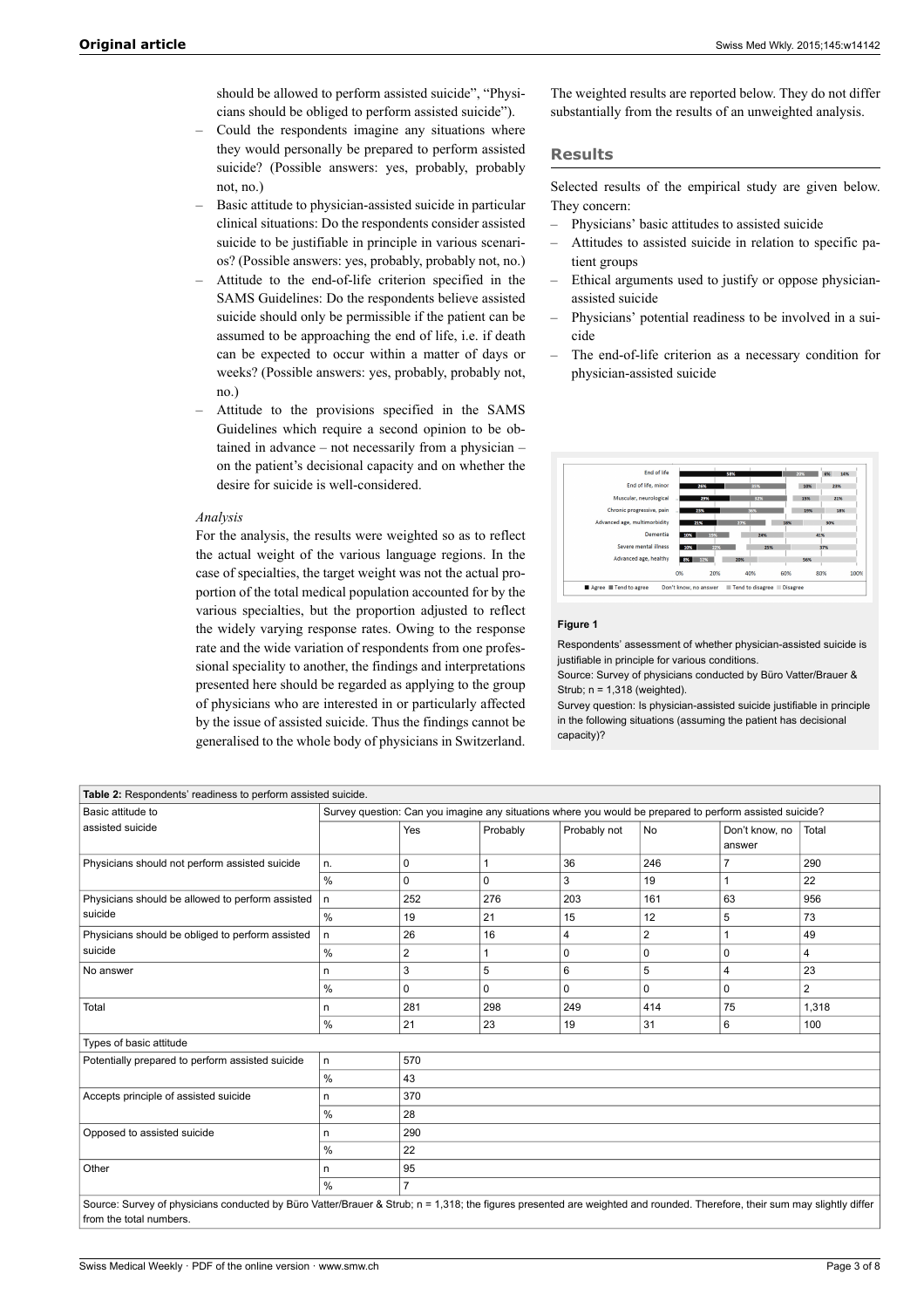#### **Physicians' basic attitudes to assisted suicide**

As regards the basic attitude to physician-assisted suicide, the following picture emerges (table 2): 73% of all respondents believed that, in principle, physicians should be allowed to assist suicide if the legal eligibility criteria are met; 22% were fundamentally opposed to assisted suicide; and 4% said that physicians should be obliged to perform assisted suicide if the legal eligibility criteria are met. In conjunction with individual readiness to perform assisted suicide, three basic attitudes to physician-assisted suicide can be identified: while 43% not only considered physician-assisted suicide to be acceptable in principle but could also imagine situations where they would personally be prepared to perform it, 28% tolerate physician-assisted suicide but would not perform it themselves. In contrast to these two groups, 21% are fundamentally opposed to physician-assisted suicide and cannot imagine situations where they would personally be prepared to perform it. Over 50% of the respondents had never been confronted with a request for assisted suicide by a patient.

#### **Attitudes to assisted suicide in relation to specific patient groups**

With regard to specific patient groups, the picture is more complex, as is apparent from fig. 1 and table 3.

Physicians were presented with eight different scenarios outlining the condition of various types of person desiring suicide. The question to be answered was: "Regardless of whether you would personally perform assisted suicide, do you consider it justifiable in principle for a physician, on request, to prescribe or dispense a drug to a patient for the purpose of suicide in the following situations? Assume in each case that the person has decisional capacity."

For patients whose condition meets the eligibility criteria for assisted suicide specified in the SAMS Guidelines – namely, "The person desiring suicide is seriously ill, suffering severe pain and approaching the end of life, i.e. death can be expected to occur within a matter of days or weeks" – a total of 78% considered assisted suicide to be justifiable in principle, answering either "yes" (58%) or "probably"  $(20\%)$ .

In the case of end-of-life patients who are minors, the level of support was lower, totalling 61%. In all the other cases where it is clear from the description that the patient is not at the end of life, the proportion of respondents considering assisted suicide justifiable was also markedly and significantly  $(p \le 0.01)$  lower than for the first situation described:

- ‒ For patients with a serious muscular or neurological disease (e.g. amyotrophic lateral sclerosis) and for those with severe pain due to chronic progressive disease, around 60% (tended to) support assisted suicide.
- ‒ For patients of advanced age who have multimorbidity and are dependent on care, supporters and opponents of assisted suicide were roughly equally balanced.
- ‒ Around 30% (tended to) support assisted suicide in the case of patients with dementia or for persons with severe mental illness.
- ‒ Around 20% (tended to) support assisted suicide for persons who are of advanced age but otherwise healthy.

A subanalysis revealed neither that psychiatrists showed any over- or underaveraged level of acceptance of assisted suicide for patients with severe pschyciatric disorder, nor that neurologists showed any over- or underaveraged level

| Table 3: Respondents' assessment of whether physician-assisted suicide is justifiable in principle for various conditions.                                                                           |     |      |                                                                                                                         |          |     |              |     |    |    |                       |  |
|------------------------------------------------------------------------------------------------------------------------------------------------------------------------------------------------------|-----|------|-------------------------------------------------------------------------------------------------------------------------|----------|-----|--------------|-----|----|----|-----------------------|--|
|                                                                                                                                                                                                      |     |      | Survey question: Is physician-assisted suicide justifiable in principle (assuming the patient has decisional capacity)? |          |     |              |     |    |    |                       |  |
| Patient characteristics                                                                                                                                                                              | Yes |      |                                                                                                                         | Probably |     | Probably not |     | No |    | Don't know, no answer |  |
|                                                                                                                                                                                                      | n   | $\%$ | n                                                                                                                       | $\%$     | n   | %            | n   | %  | n  | %                     |  |
| Seriously ill, severe pain, end of<br>life                                                                                                                                                           | 765 | 58   | 269                                                                                                                     | 20       | 81  | 6            | 180 | 14 | 23 | $\overline{2}$        |  |
| Seriously ill, severe pain, end of<br>life; minors                                                                                                                                                   | 338 | 26   | 459                                                                                                                     | 35       | 135 | 10           | 299 | 23 | 87 | $\overline{7}$        |  |
| Serious muscular or neurological<br>disease (e.g. amyotrophic lateral<br>sclerosis)                                                                                                                  | 377 | 29   | 425                                                                                                                     | 32       | 199 | 15           | 278 | 21 | 39 | 3                     |  |
| Severe pain due to chronic<br>progressive disease                                                                                                                                                    | 306 | 23   | 471                                                                                                                     | 36       | 247 | 19           | 238 | 18 | 56 | $\overline{4}$        |  |
| Advanced age, multimorbidity;<br>dependent on care                                                                                                                                                   | 282 | 21   | 360                                                                                                                     | 27       | 241 | 18           | 396 | 30 | 39 | 3                     |  |
| Dementia                                                                                                                                                                                             | 125 | 10   | 247                                                                                                                     | 19       | 320 | 24           | 542 | 41 | 84 | 6                     |  |
| Refractory, chronic, severe<br>mental illness                                                                                                                                                        | 129 | 10   | 290                                                                                                                     | 22       | 333 | 25           | 489 | 37 | 77 | 6                     |  |
| Advanced age, healthy; suicide<br>desired for personal reasons                                                                                                                                       | 100 | 8    | 161                                                                                                                     | 12       | 265 | 20           | 737 | 56 | 55 | $\overline{4}$        |  |
| Source: Survey of physicians conducted by Büro Vatter/Brauer & Strub; n = 1,318; the figures presented are weighted and rounded. Therefore, their sum may slightly differ<br>from the total numbers. |     |      |                                                                                                                         |          |     |              |     |    |    |                       |  |

#### **Table 4:** Respondents' position on the end-of-life-criterion in the SAMS Guidelines. Survey question: Should the following condition be maintained in the SAMS Guidelines? Yes **Probably Probably Probably not** No No answer n % n % n % n % n % End of life is imminent 661 50 321 24 112 8 145 11 80 6 Source: Survey of physicians conducted by Büro Vatter/Brauer & Strub; n = 1,318; the figures presented are weighted and rounded. Therefore, their sum may slightly differ from the total number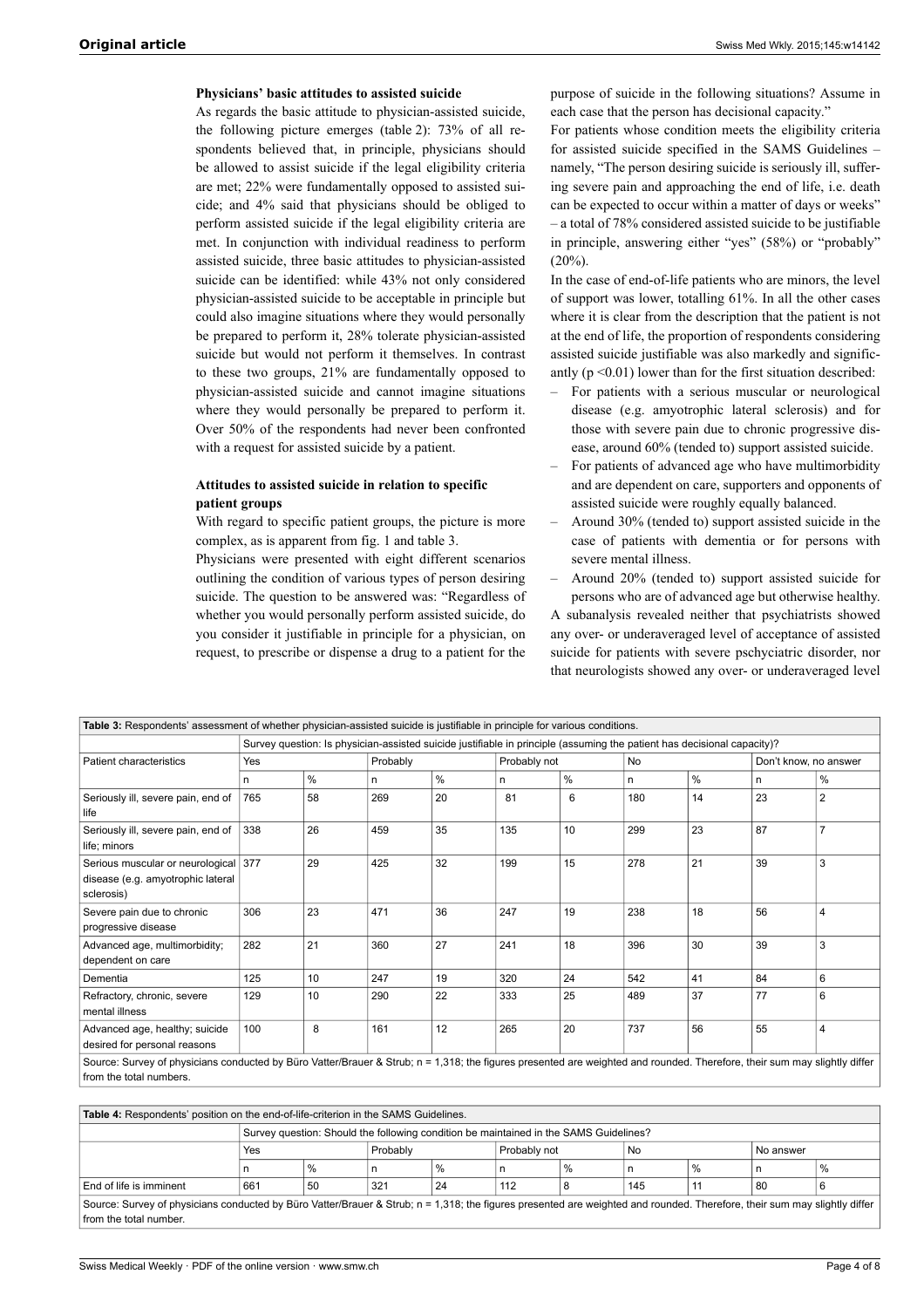of acceptance of assisted suicide for patients with severe muscular or neurological disease (see full report p. 73ff.). It is notable that the level of acceptance of assisted suicide was higher for elderly patients with multimorbidity (48%) than for patients with mental illness (32%) or dementia (29%). With regard to the debate on so-called rational suicide (*Bilanzsuizid*) in healthy elderly persons, it should also be noted that as many as 20% of the sample surveyed here would consider physician-assisted suicide acceptable. This

finding could be related to the observation from the qualitative study that support for physician-assisted suicide is determined not so much by a purely medical view of the severity of disease as by the subjective suffering of the person concerned and the impossibility of mobilising further medical, personal or social resources to alleviate this suffering.

Overall, for the majority of respondents, support for assisted suicide depends on the specific situation. This was in line with the findings of the qualitative interviews, where emphasis was placed on consideration of individual cases, and generalisations concerning the inclusion or exclusion of specific patient groups were avoided. For only a minority (less than a third) does approval or rejection of assisted suicide not depend on the description of the situation of the person requesting it. Broadly speaking, the more clearly a purely somatic and terminal disease is present, the greater the acceptance of assisted suicide.

#### **Ethical arguments used to justify or oppose physicianassisted suicide**

The fact that a large majority of physicians do not question the acceptability of physician-assisted suicide was clearly demonstrated by the written survey. The qualitative interviews revealed a number of arguments used for the ethical justification of assisted suicide as a medical responsibility. These included, in particular, the alleviation of suffering as a goal of medicine, which may also be served in the last resort by assisted suicide. Here, the administration of a lethal dose of a drug is perceived as a humane form of dying in contrast to so-called violent methods of suicide. Apart from the alleviation of suffering, respect for patient autonomy is cited in the qualitative interviews as an ethical justification for physician-assisted suicide.

In the qualitative interviews, it was emphasised that the quality of the physician-patient relationship is important for appropriate assisted suicide. This means that the relationship should have existed for some time and be characterised by trust, and that, as well as medical expertise, the physician should have knowledge of the patient and his or her social/family environment. This knowledge – also rated as important by a vast majority in the written survey – was deemed necessary to permit evaluation of the eligibility criteria for assisted suicide specified in the professional code – in particular, whether the desire for suicide is well-considered and voluntary. In the qualitative interviews, a key role in this connection was assigned to the general practitioner. This impression was confirmed by the written survey: family medicine is the specialty which, given the high rate of participation in the survey, appears to take an aboveaverage interest in the topic of assisted suicide (table 1). With regard to the appropriate role of physicians in the area

of assisted suicide, what emerges as a common denominator for the great majority of respondents is the view that assisted suicide should always be undertaken on a voluntary basis. This excludes scenarios of emergency assisted suicide or an obligation to perform assisted suicide if all the specified criteria are met. The central importance attached to voluntariness and physician autonomy was frequently emphasised in the qualitative interviews.

#### **Physicians' potential readiness to be involved in a suicide**

Physicians' readiness to be involved in a suicide was explored in the questionnaire firstly in general terms and secondly via a detailed list of activities associated with assisted suicide. From the latter set of questions, it is evident that almost all physicians are prepared to advise, inform and continue to treat the person concerned. The vast majority are also prepared to evaluate the eligibility criteria for assisted suicide specified in the professional code. From a legal viewpoint, however, these actions do not form part of assisted suicide. Among the physicians surveyed, the study reveals a discrepancy between the reported readiness actually to participate in assisted suicide (29%) and the expressed potential readiness (43%). This difference is statistically significant and cannot be regarded as a chance result of the sample selected. A misunderstanding of what is meant by assisted suicide in each case can also be ruled out, since for both sets of questions the term was defined as the prescription or dispensing of a drug for the purpose of suicide. The authors interpret the discrepancy as evidence that assisted suicide is viewed as an exceptional situation in which one is not obliged to participate even if all the eligibility criteria are met. In other words, assisted suicide is a medical option which physicians do not wish to categorically rule out, but which they have reservations about actually pursuing. In this case, referring a patient to another physician who *is* prepared to perform assisted suicide or to an assisted suicide organisation – which around half the respondents would consider – may represent a compromise. The discrepancy between reported readiness to actually participate in assisted suicide and expressed potential readiness could be also elaborated from another angle.<sup>1</sup> Assisted suicide in Switzerland is a rare event. Most assisted suicides are performed by physicians who are members of right-to-die-organisations, not by physicians who work in hospitals, nursing homes or doctors' surgeries. Accordingly, the lack of experiences and confrontation could be also a reason for the discrepancy in the physicians' attitudes described above. Research also indicates that physicians are more reluctant to support assisted suicide when they have to take full and final responsibility for it, in contrast to nurses for example [\[14](#page-6-2)].

 $1$  We woud like to thank the unknown reviewer 1 for this point and the following consideration.

#### **The end-of-life criterion as a necessary condition for physician-assisted suicide**

As regards attitudes to the professional code, the picture that emerged from the survey is similar to the findings of the qualitative interviews: the respondents appeared to dis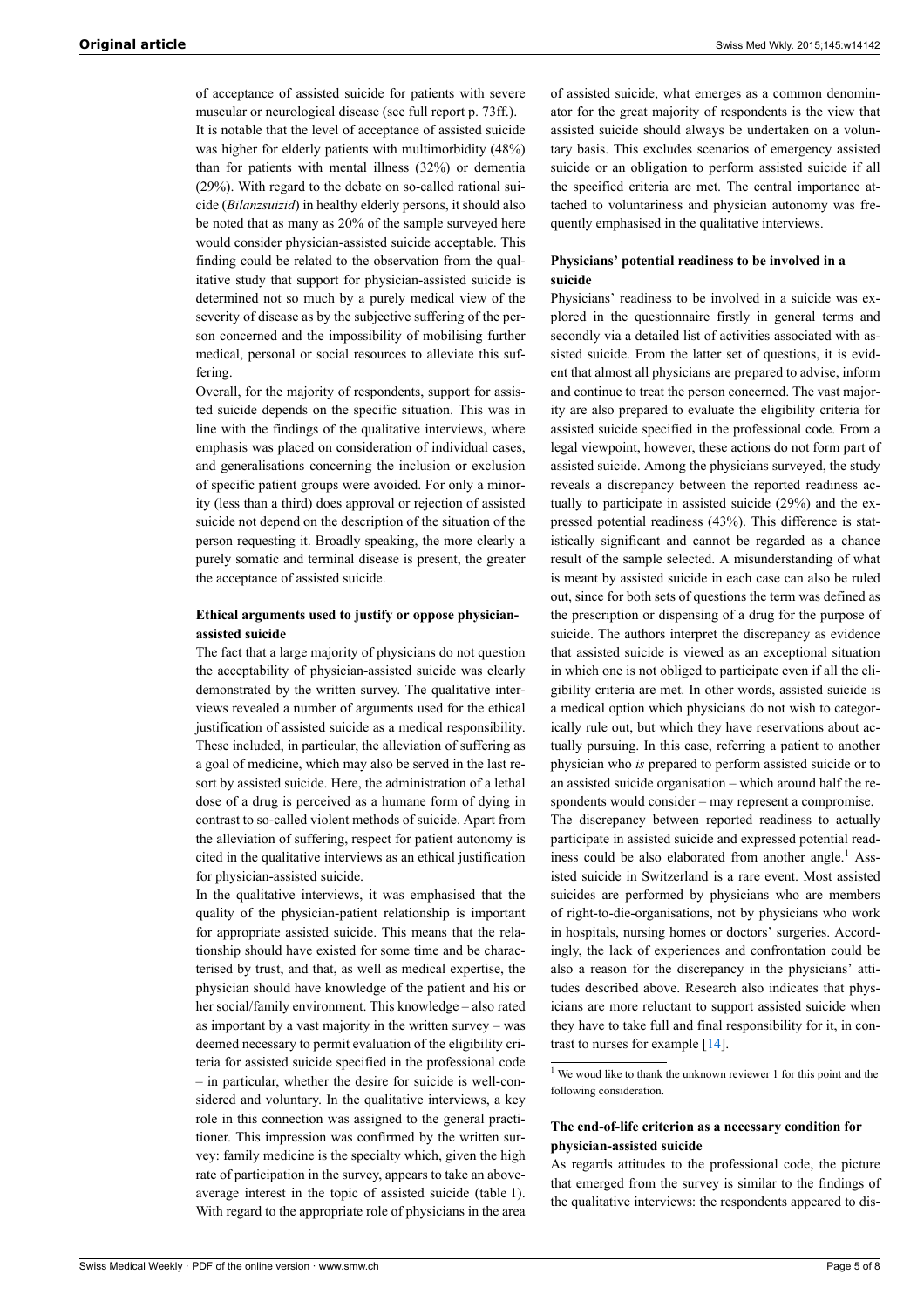tinguish between different levels of behavioural norms and options. Thus, an individual may be personally opposed to assisted suicide and rule it out as an option for him/herself, while at the same time supporting physician-assisted suicide in the ethical guidelines which define a broader normative framework for the profession as a whole.

The written survey revealed a striking discrepancy with regard to the end-of-life criterion. According to the SAMS Guidelines, a necessary condition for the acceptability of assisted suicide is that the person concerned has a life expectancy of only a few days or weeks. A large majority of the respondents (74%) indicated that this condition should be maintained in the Guidelines (table 4). This contradicted the statements made concerning the acceptability of assisted suicide in specific clinical situations (fig. 1, table 3). In the evaluation of specific situations, it became clear that only a minority (10%) took the view that assisted suicide should be restricted to patients at the end of life. This proportion is low compared with a study carried out in 2008 [\[15](#page-6-3), [16\]](#page-6-4), where 57% of respondents said that physicianassisted suicide must be limited to terminally ill patients; in that study, however, the question was worded in much stronger terms, with participants being asked whether or not assisted suicide should be "morally condemned". In our study, a majority of respondents (72%) also considered assisted suicide to be justifiable for patients in non-terminal stages of disease.

The discrepancy between the view that the end-of-life condition should be maintained in the SAMS Guidelines and the view that assisted suicide is also acceptable in non-terminal stages of disease also appeared at another point in the written survey. Whereas four-fifths of all respondents – including physicians fundamentally opposed to assisted suicide – said they were prepared to evaluate the criteria of decisional capacity (81%) and a well-considered desire for suicide (80%) specified in the professional code, the readiness to evaluate whether the person is near the end of life was considerably lower. Only 63% were prepared to do so. The proportions were particularly striking in the group potentially prepared to be involved in assisted suicide: almost all of this group (90%) would evaluate the criteria of decisional capacity and a well-considered desire, but only two-thirds (66%) would evaluate the end-of-life criterion. There was thus a minority  $-12\%$  of all respondents – that would be prepared to be involved in assisted suicide without evaluating all the criteria specified by the professional code.

<span id="page-5-6"></span><span id="page-5-5"></span><span id="page-5-4"></span><span id="page-5-3"></span><span id="page-5-2"></span><span id="page-5-1"></span><span id="page-5-0"></span>These discrepancies concerning the end of life as a necessary condition for the acceptability of assisted suicide require an explanation. A terminological misunderstanding can be ruled out, as the meaning of "end of life" as understood by the SAMS (days to a few weeks before the onset of death) was explicitly defined several times in the questionnaire. As a possible explanation for the discrepancy, it is suggested that the end-of-life criterion specified in the SAMS Guidelines only represents an ideal solution for a small minority of respondents. The majority may support the criterion as a compromise, in order to prevent – depending on one's basic attitude – a loosening or a tightening of the conditions in the professional code. However, this would also call into question the binding nature of the

SAMS Guidelines in actual medical practice for the end-oflife condition.

#### **Conclusions**

The vast majority of physicians surveyed consider assisted suicide to be justifiable in principle, however, their support is strongly dependent on the specific clinical situation. The study indicates that even physicians expressing a potential readiness to perform assisted suicide themselves would not do so automatically if all the criteria for assisted suicide were met. Assisted suicide thus appears to be an exceptional situation, which physicians would only do on a voluntary basis.

The authors recommend that the current SAMS Guidelines regulating physician-assisted suicide in Switzerland should be reviewed with regard to the end-of-life criterion as a necessary condition for physician-assisted suicide. This also needs to be discussed because the end-of-life criterion is the key factor determining the inclusion or exclusion of certain groups of patients. The discrepancy identified in the written survey – between the view of a clear majority that assisted suicide is also acceptable for patients not at the end of life and the simultaneously expressed view that this criterion should be maintained in the SAMS Guidelines as a prerequisite for assisted suicide – is to be taken seriously as a sign of ambivalence in physicians' attitudes to assisted suicide.

**Disclosures:** This study was funded by the Swiss Academy of Medical Sciences.

**Conflict of interests:** None.

*Correspondence: Susanne Brauer, PhD, Winterthurerstrasse 464, CH-8051 Zurich, Switzerland, [brauer\[at\]brauerstrub.ch](mailto:brauer@brauerstrub.ch )*

#### **References**

- 1 Sax A. Suizidhilfe (k)eine ärztliche Aufgabe? Bericht von der Podiumsdiskussion der Schweizerischen Ärztezeitung vom 27. November 2012 in Basel. Schweiz Ärzteztg. 2013;94(4):108–11.
- 2 SAMW. Betreuung von Patientinnen und Patienten am Lebensende. Medizinisch-ethische Richtlinien der SAMW. Vom Senat der SAMW am 25. November 2004 genehmigt [cited 2015 Apr 2]. Available from: [www.samw.ch](http://www.samw.ch).
- 3 SAMW. Probleme bei der Durchführung von ärztlicher Suizidhilfe: Stellungnahme der Zentralen Ethikkommission (ZEK) der SAMW. Von der ZEK am 20. Januar 2012 genehmigt [cited 2015 Apr 2]. Available from: [www.samw.ch](http://www.samw.ch)
- 4 Bosshard G, Broeckaert B, Clark D, Materstvedt L J, Gordijn B, Müller-Busch HC. A role for doctors in assisted dying? An analysis of legal regulations and medical professional positions in six European countries. J Med Ethics. 2008;34:28–32.
- 5 Hotz KP. Barbiturat das Sterbemittel Natrium-Pentobarbital NaP. In: Wehrli H et al., editors. Der organisierte Tod: Sterbehilfe und Selbstbestimmung am Lebensende – Pro und Contra. Zürich: Orell Füssli; 2012. p. 233–42.
- 6 Peterková H. Sterbehilfe und die strafrechtliche Verantwortlichkeit des Arztes. Bern: Stämpfli; 2013.
- 7 Stratenwerth G, Wohlers W. Schweizerisches Strafgesetzbuch Handkommentar. Bern: Stämpfli; 2013.
- 8 Trechsel S. Schweizerisches Strafgesetzbuch, Praxiskommentar. Zürich: Dike; 2008.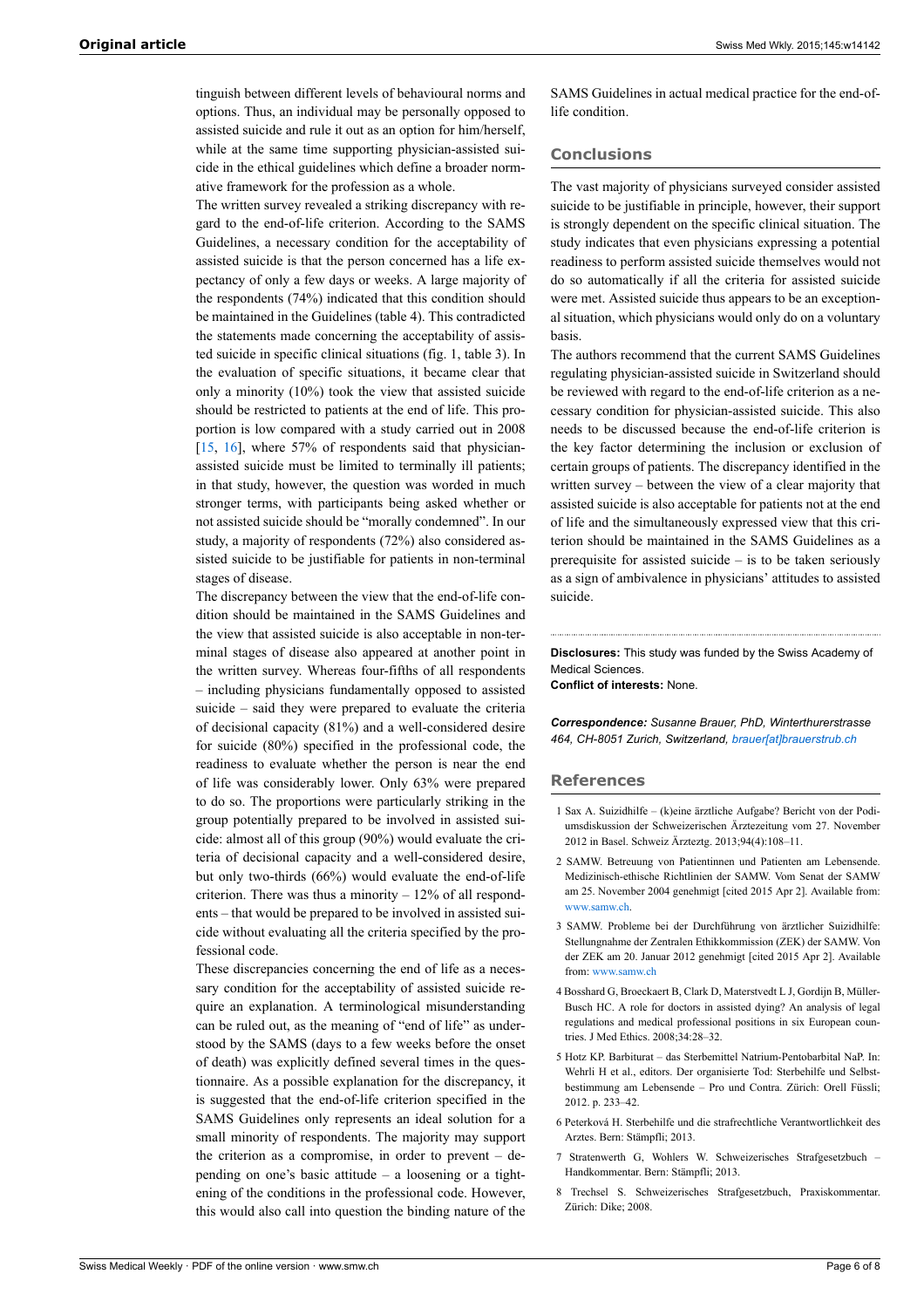- <span id="page-6-0"></span>9 Löfmark R, Nilstun T, Cartwright C, Fischer S, van der Heide A, Mortier F, et al. Physicians' experiences with end-of-life decision-making: Survey in 6 European countries and Australia. BMC Medicine. 2008;6(4).
- <span id="page-6-2"></span><span id="page-6-1"></span>10 Bosshard G, Fischer S, Bär W. Open regulation and practice in assisted dying: How Switzerland compares with the Netherlands and Oregon. Swiss Med Wkly. 2002;132:527–34.
- <span id="page-6-3"></span>11 Fischer S, Bosshard G, Faisst K, Tschopp A, Fischer J, Bär W, et al. Swiss doctors' attitudes towards end-of-life decisions and their determinants. A comparison of three language regions. Swiss Med Wkly. 2005;135: 370–76.
- <span id="page-6-4"></span>12 Burkhardt S, Wyss K. L'assistance au suicide en Suisse: la position des médecins. Revue Medicale Suisse. 2007;3:2861–64.
- 13 Schwarzenegger C, Manzoni P, Studer D, Leanza C. Einstellungen der Mediziner und Juristen sowie der Allgemeinbevölkerung zur Sterbehilfe und Suizidbeihilfe. In: Wehrli H et al., editors. Der organisierte Tod: Sterbehilfe und Selbstbestimmung am Lebensende – Pro und Contra. Zürich: Orell Füssli; 2012. p. 209–32.
- 14 Guedj M, Gibert M, Maudet A, Muñoz Sastre MT, Mullet E, Sorum PC. The acceptability of ending a patient's life. J Med Ethics. 2005;31(6):311–17.
- 15 Pfister E, Biller-Adorno N. The reception and implementation of ethical guidelines of the Swiss Academy of Medical Sciences in medical and nursing practice. Swiss Med Wkly. 2010;140(11–12):160–7.
- 16 Pfister E, Biller-Adorno N. Physician-Assisted Suicide: Views of Swiss Health Care Professionals. Bioethical Inquiry. 2010;7:283–5.